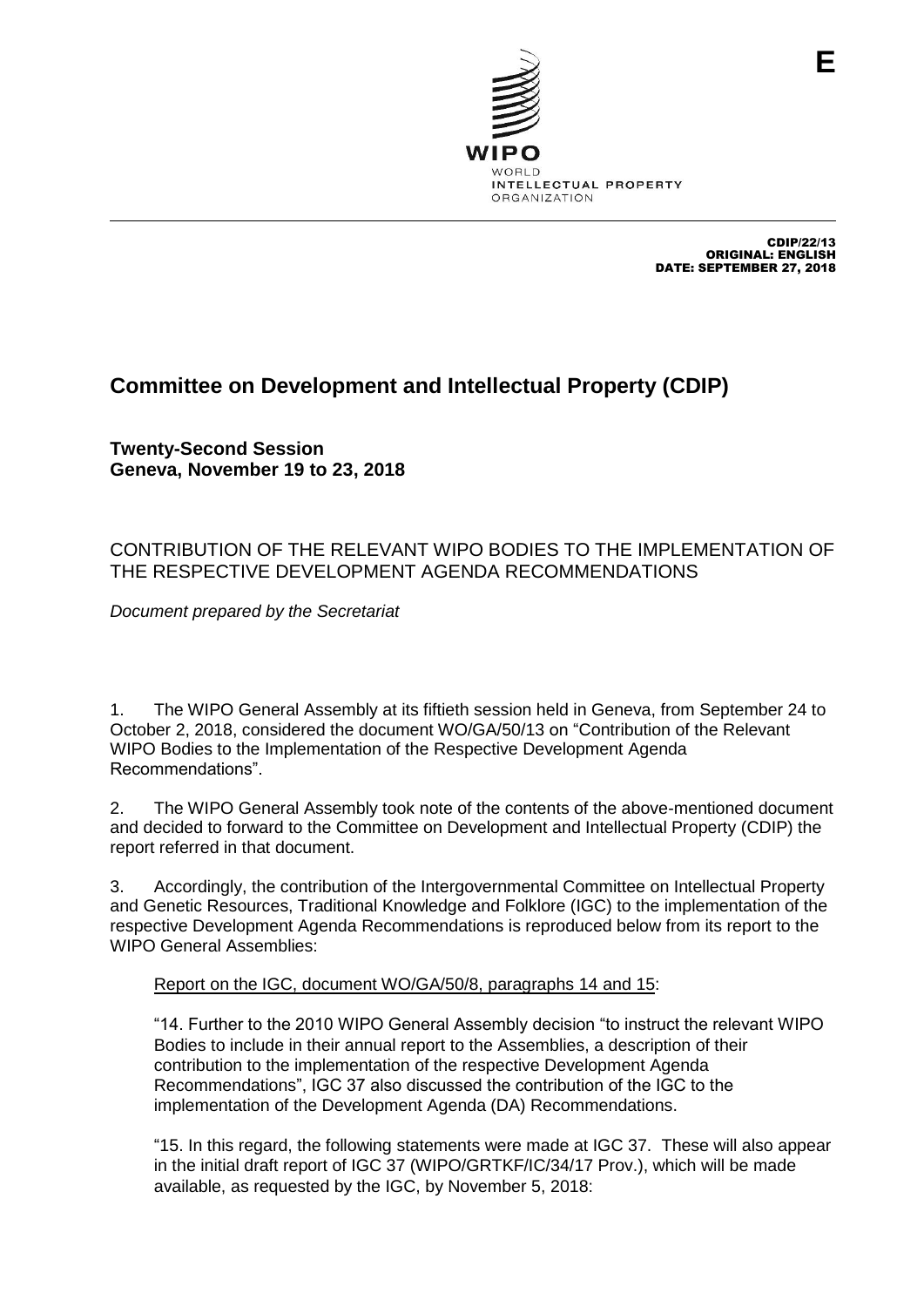"The Delegation of Morocco, speaking on behalf of the African Group, welcomed the efforts undertaken by WIPO to integrate the Development Agenda (DA) into its work. It recalled Recommendation 18 and other relevant recommendations which were Recommendations 15, 16, 17, 19 and 22. The achievements of the IGC on those three topics were a tangible contribution of the IGC to the implementation of the DA, with the adoption of an international legally binding treaty/treaties, which would strengthen transparency and effectiveness of the international IP system, protect the three subject matters, promote creation and guarantee the holders of TK and GRs the right to equitable benefit-sharing. The assistance provided by the WIPO Secretariat should meet the specific needs of the particular countries concerned in terms of development. The African Group was determined to achieve the objectives within the IGC and would continue to participate in its work constructively. It hoped that the remaining sessions would allow continuation of the implementation of Recommendation 18 as well as other relevant recommendations.

"The Delegation of the Islamic Republic of Iran said that the importance of the DA recommendations could not be overemphasized. As one of the developing countries, it was in favor of streamlining Recommendation 18. One of the important WIPO committees was the IGC and one of the recommendations dedicated to the work of the IGC was to accelerate the negotiations on different subject matters. The work of the IGC was an important contribution to the actualization and implementation of the GA recommendations. It urged all Member States to reconsider their approach in order to implement one of the important recommendations. It highlighted the importance of technical assistance provided by the Traditional Knowledge Division to some Member States with regard to their national legislation and in conducting and organizing joint projects with relevant national organizations, which could also be considered as one of the elements of implementation of the dedicated recommendation.

"The Delegation of Brazil stated that the outcome of the efforts of the IGC was key to a successful implementation of the DA as a whole. It recalled Recommendation 18 on the IGC and Recommendation 20 on the public domain. The participation of indigenous peoples in the IGC could be seen in light of Recommendation 21. By mainstreaming IP in those countries that had large traditional communities and indigenous groups and were rich in TK and TCEs, the IGC contributed in the most efficient way to the objectives of the DA. That went for all countries, regardless of their development levels. Countries like Australia, Canada, the USA and many others were richer countries that had a very wide treasury of TK, which should be preserved and protected as well.

"The Delegation of Nigeria recalled DA Recommendations 18, 20 and 21. The IGC's tasks, with reference to GRs, TK and TCEs, were critical in addressing the global development deficit, and finding traction with the IP system. The development deficit globally affected mainly the world's most vulnerable groups, whose greatest asset to addressing that deficit was their TK and TCEs. The work of the IGC was very critical to WIPO's DA. The IGC's work created a link between industry, indigenous peoples and local communities (IPLCs) and development, and therefore, the idea of creating a dichotomy or a conflict of interest between industrialized and developing countries in the IGC's debates was not a sustainable conversation. In order to address global development deficits, industry and IPLCs all over the world had to come together, and the IGC provided that platform. In order to address global development deficits under the WIPO DA, understanding and collaboration across regional groups were very important. The work of the IGC,